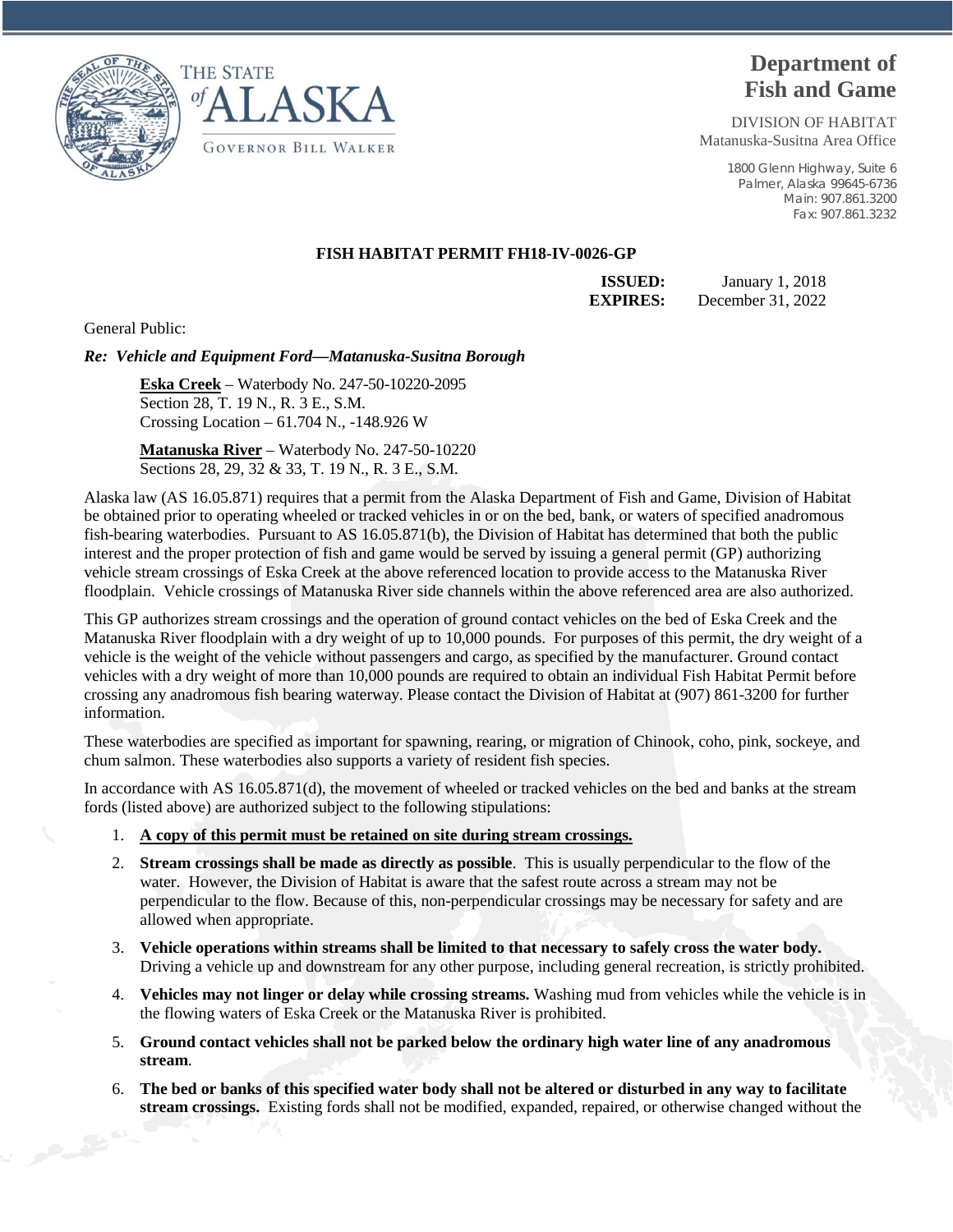prior written approval of the Division of Habitat.

## **Please be reminded that harassing fish while crossing any stream is prohibited by state law (5 AAC 75.060).**

You are responsible for the actions of contractors, agents, or other persons who perform work to accomplish the approved activity. For any activity that significantly deviates from the approved plan, you shall notify the Division of Habitat and obtain written approval in the form of a permit amendment before beginning the activity. Any action that increases the project's overall scope or that negates, alters, or minimizes the intent or effectiveness of any stipulation contained in this permit will be deemed a significant deviation from the approved plan. The final determination as to the significance of any deviation and the need for a permit amendment is the responsibility of the Division of Habitat. Therefore, it is recommended you consult the Division of Habitat immediately when a deviation from the approved plan is being considered.

For the purpose of inspecting or monitoring compliance with any condition of this permit, you shall give an authorized representative of the State free and unobstructed access, at safe and reasonable times, to the permit site. You shall furnish whatever assistance and information as the authorized representative reasonably requires for monitoring and inspection purposes.

This letter constitutes a permit issued under the authority of AS 16.05.871. Please be advised that this determination applies only to activities regulated by the Division of Habitat; other agencies also may have jurisdiction under their respective authorities. This determination does not relieve you of your responsibility to secure other permits; state, federal, or local. You are still required to comply with all other applicable laws.

In addition to the penalties provided by law, this permit may be terminated or revoked for failure to comply with its provisions or failure to comply with applicable statutes and regulations. The department reserves the right to require mitigation measures to correct disruption to fish and game created by the project and which was a direct result of the failure to comply with this General Permit or any applicable law.

You shall indemnify, save harmless, and defend the department, its agents, and its employees from any and all claims, actions, or liabilities for injuries or damages sustained by any person or property arising directly or indirectly from permitted activities or your performance under this permit. However, this provision has no effect if, and only if, the sole proximate cause of the injury is the department's negligence.

This permit decision may be appealed in accordance with the provisions of AS 44.62.330-630.

If you have any questions, please call the Palmer Division of Habitat at (907) 861-3200.

Sincerely,

Sam Cotten, Commissioner

m Benker

By: Ron Benkert, Regional Manager Division of Habitat (907) 861-3200

Enclosure: Eska Creek Crossing Map

-jmk

| cc: | D. Dahl, AW  |
|-----|--------------|
|     | D. Massie, A |

T S. Ivey, SF A. Ott, Habitat C. Larson, DMLW WT Pagemaster, COE T. Hansen, SF T. Long, SF